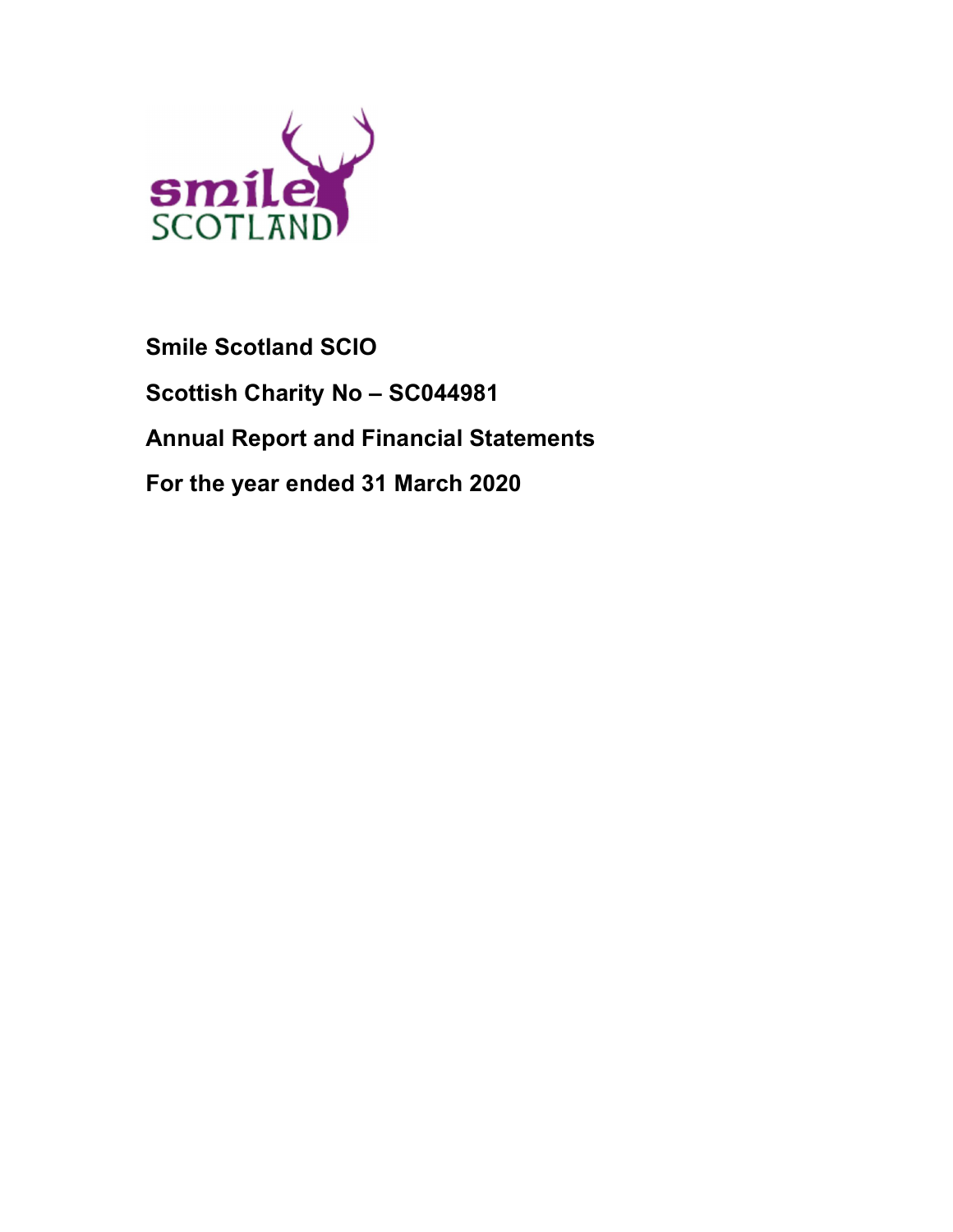# Trustees' Annual Report

# For the year ended 31 March 2020

The trustees have pleasure in presenting their report together with the financial statements for the year ended 31 March 2020.

# Reference and Administrative Information

Charity name Smile Scotland (SCIO)

# Charity no

SC044981

# Address

122-124 Broomhill Road, Aberdeen. AB10 6XH

# Current Trustees

| Angela Allan           | Chair     |
|------------------------|-----------|
| <b>Heather Smith</b>   | Secretary |
| <b>Clive Hampshire</b> | Treasurer |
| <b>Fiona Willis</b>    |           |

## Structure, Governance and Management **Constitution**

Smile Scotland began in earnest in July 2014 with OSCR granting us charitable status. The Charity is a Scottish Charitable Incorporated Organisation (a SCIO). The charity has a single tier structure and as such the trustees are the members of the charity.

The board, which continues to meet as and when required, are the charity's trustees. Trustees are elected at the annual general meeting which will be held in October this year.

There must be a minimum of three and a maximum of eight trustees.

# Objectives and Activities

# Charitable purposes

We will empower people in Scotland with the skills, knowledge, confidence and experience to overcome the barriers that they face when getting into, or sustaining employment. We are doing this in order that they can avoid living in poverty and can sustain positive mental and physical health and well-being. Through education and training, discriminating factors such as mental ill-health; physical ill-health and disability; additional learning and support needs; criminal backgrounds; and homelessness will be overcome.

# **Activities**

**Education** 

Understanding all aspects of the workplace, including Health & Safety.

Understanding the needs and expectations of employers, colleagues, customers and self.

Recognising barriers to employment and how to overcome them in order to sustain employment.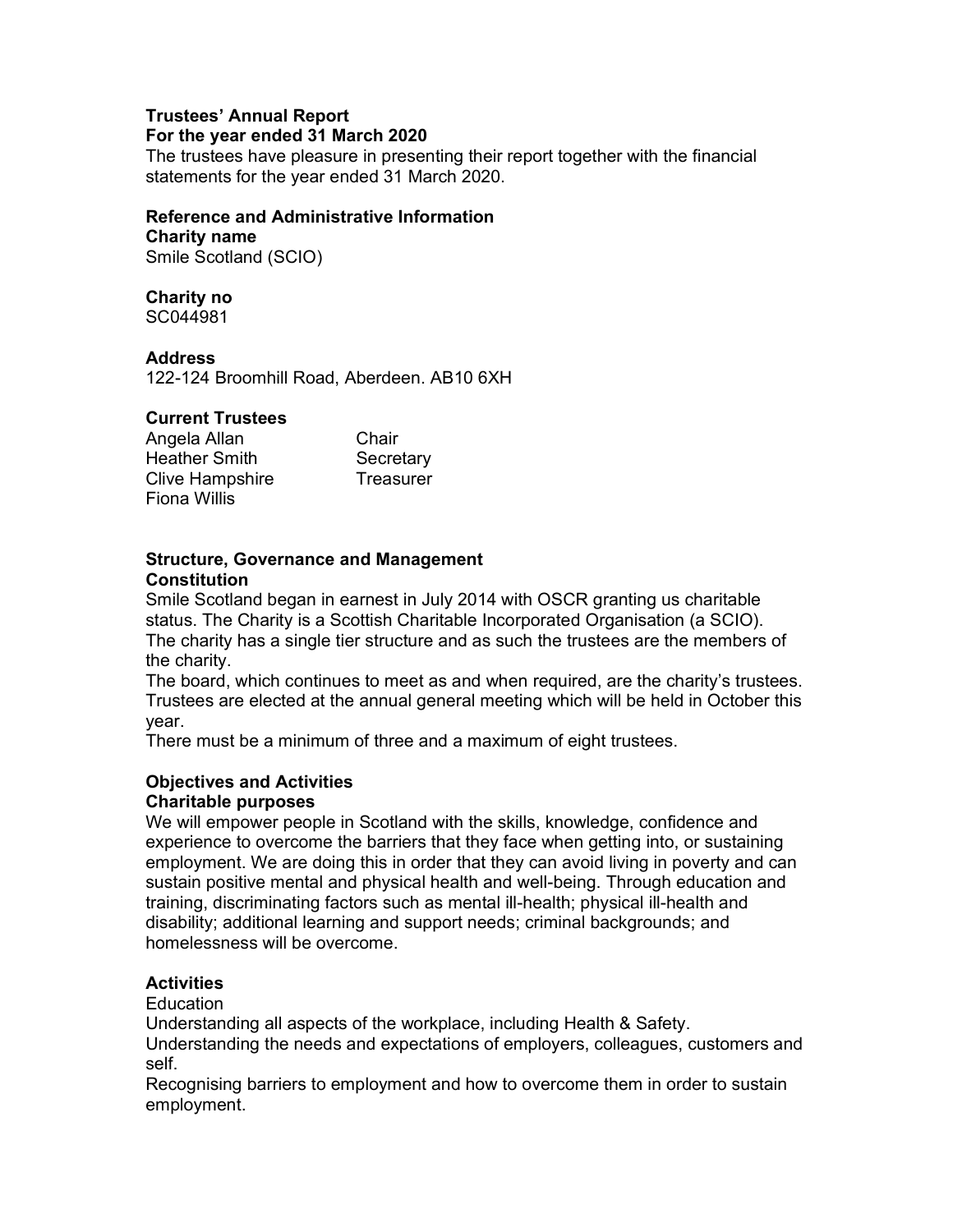Making use of positive, solution-focussed approaches with short, medium and long term goal setting and achieving.

Writing CV's and application forms.

Preparing and practicing for interviews.

## **Training**

Customer Services – appearance, manner and implementation of our values in all areas of work experience.

Building on-the-job knowledge, skills, experience and confidence in one or more areas of interest:

Procurement – Buying on-line, at auction, and face to face at various venues. Deliveries – van driving, collection and delivery of goods, manual handling.

Furniture restoration – clean, restore and polish household goods, glassware, furniture and antiques.

Retail – pricing, merchandising, customer care and awareness, sales and end of day reconciliation, and delivery arrangement.

#### Support

Advice and guidance, and empathy from a member of staff at all times when in Education, Training and employment.

Follow up assistance once in employment to ensure sustainability, for as long as is required.

#### Achievements and Performance

#### **Clients**

Since our last report we have directly supported 371 adults within our charity. Through the Mental Health practitioners at Cornhill hospital we have had 2 new referrals. 1 client has already increased from one 0.5 day to 4 full days per week, taking part in all shop and auction house activities. The other new client started on a 0.5 day per week and is gradually building up to 0.75 or 1 full day per week depending on his needs. He currently enjoys working on his own, so we are building team work with him. 1 client has continued, having a more stable year, he has been able to sustain his 4-day per week placement. 1 client has continued to sustain 3.5 days per week, and is continuing to develop his confidence with speaking with others (clients, volunteers and trustees), and he is still on the waiting list to move into his own accommodation and remains in his current supported accommodation. We have 2 self-referred clients. 1 client with severe mental health issues who is now confident to arrive and walk through the shop at the start of her day has increased to 2 0.5 days per week, she is continuing to grow in confidence and broadening the activities that she takes part in. 1 client attended on a regular and ad-hoc basis at the auction house, taking part in most activities and developing team work and customer care skills.

31 adults have come to us through Aberdeen City Council Unpaid Work Team, they have worked through Fiscal Work Orders which support diversion from prosecution and enable adults to sustain employment and further education by avoiding a criminal record. 15 were drug or alcohol related and required additional support during their placement.

We have supported 225 adults from the Aberdeen City Council Unpaid work team, providing them with an opportunity to complete Community Payback Orders, and an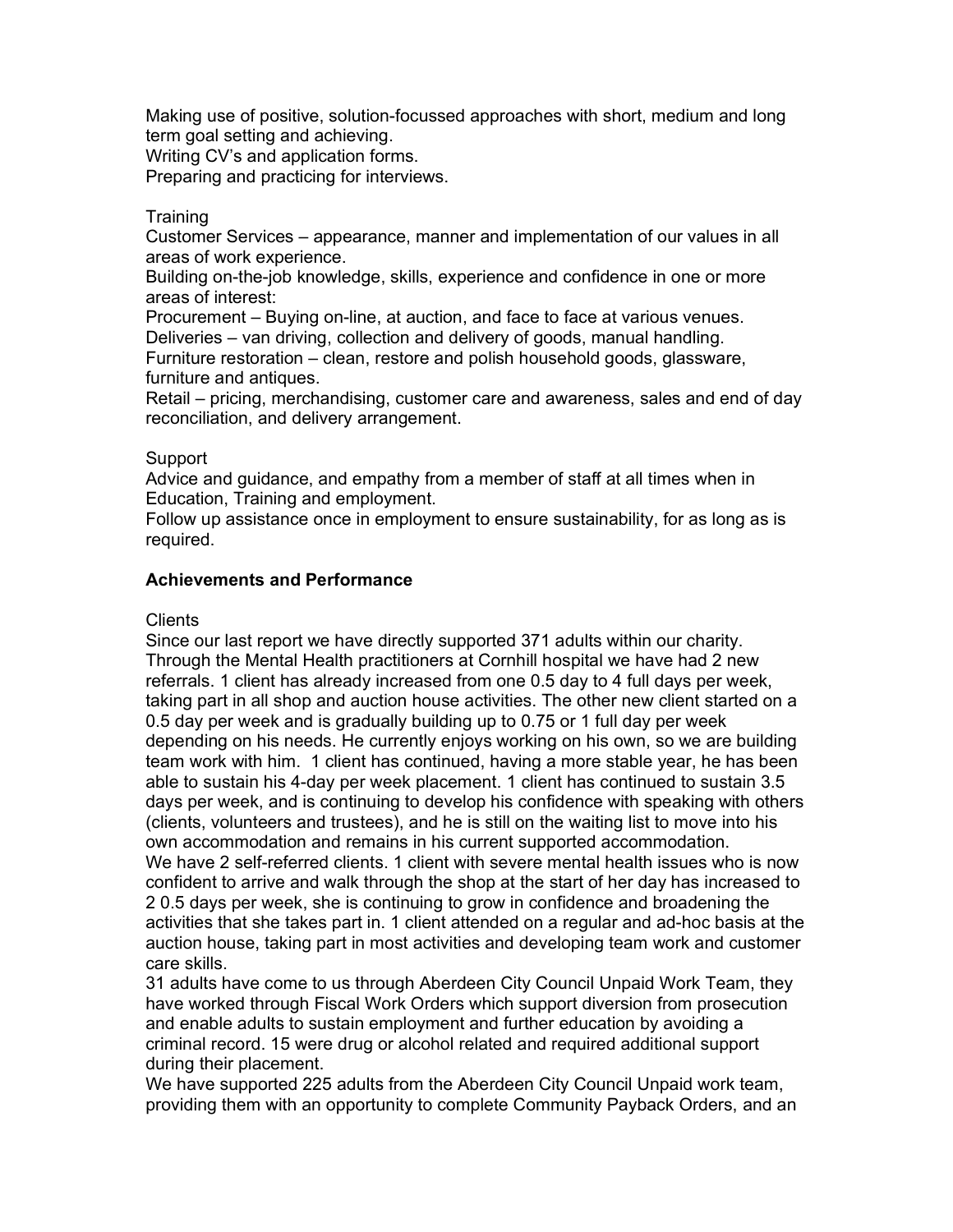additional 109 who were able to support us with half or full day placements to fulfil some of the hours in their Orders. 19 were drug and alcohol related and required additional support during their placement.

The COVID-19 lockdown hit us in the last two weeks of this reporting period. We made the decision to stop all Unpaid Work Team placements to focus on our clients with mental health issues. We continued with socially distanced, limited activities for 3 of our clients. 1 other client very quickly moved away to stay with family during the lockdown. 2 other clients were supported to shield by the Mental Health team. We called or made socially distanced visits to keep contact and ensure their wellbeing.

#### New Volunteers

We have successfully recruited 3 new volunteers for the Auction House. 1 volunteer has increased to a 3 day per week paid post with us and continues as a volunteer in the shop, and one volunteer works 1 day per week and continues as a volunteer in the shop. One of our Duke of Edinburgh Award young people has continued with us since completing her award and is now a volunteer in the shop. This year we have supported 2 young people with volunteer placements to support them to complete their Bronze Duke of Edinburgh Awards.

#### Premises

We had an unexpected and exciting opportunity in May 2019 when a large, modern premises became available in Oyne, Aberdeenshire. Based on the success of our specialist motor memorabilia auction in the Broomhill shop, we have developed an Auction House to meet our needs, and the needs of a wide community, that we were already aware of. To ensure this is sustainable and achievable we are holding one general auction sale per month. We have also held one specialist comic auction in an evening to support a young man who was moving into supported accommodation due to his mental health needs. In the last two weeks we have closed this down. We have negotiated a reduced rent with the landlord and will look at how we are able to generate an income to cover this.

At the end of August '19 we celebrated our third year of the shop being open in Broomhill Road. This has continued as a busy venue, with the increased footfall that we had planned for, although the pre-loved furniture market is changing. The small off-shore container, and the garage have remained as invaluable assets for additional storage, and the Rag Bag container for recycling clothes, shoes and bags continues to be well used.

Within the shop, our plans to expand to have a coffee shop have come to an end. Having completed the refurbishment of the area, we actively sought an appropriate partnership to run the coffee shop which would include our clients. We interviewed 8 prospective partners, none of whom decided to go ahead, or we felt were suitable. For a couple of prospective partners, this was due to us coming close to the final year of our lease, prior to the 5-year break / review clause of our 10-year lease. The office space upstairs has been put to good use, along with quiet room and a store room. In the last two weeks we have closed the shop to the public, but have continued to use this as a base for a small number of clients. Our staff have been furloughed. We are continuing to ensure our window displays are appealing, and using Facebook to promote a small number of sales, offering safe (COVID-19 compliant) delivery. We are in negotiations with our landlords about a reduced rent. We have continued to hold our small sales area in Abernyte, the Scottish Antiques Centre, providing us with publicity further south and additional income. We made the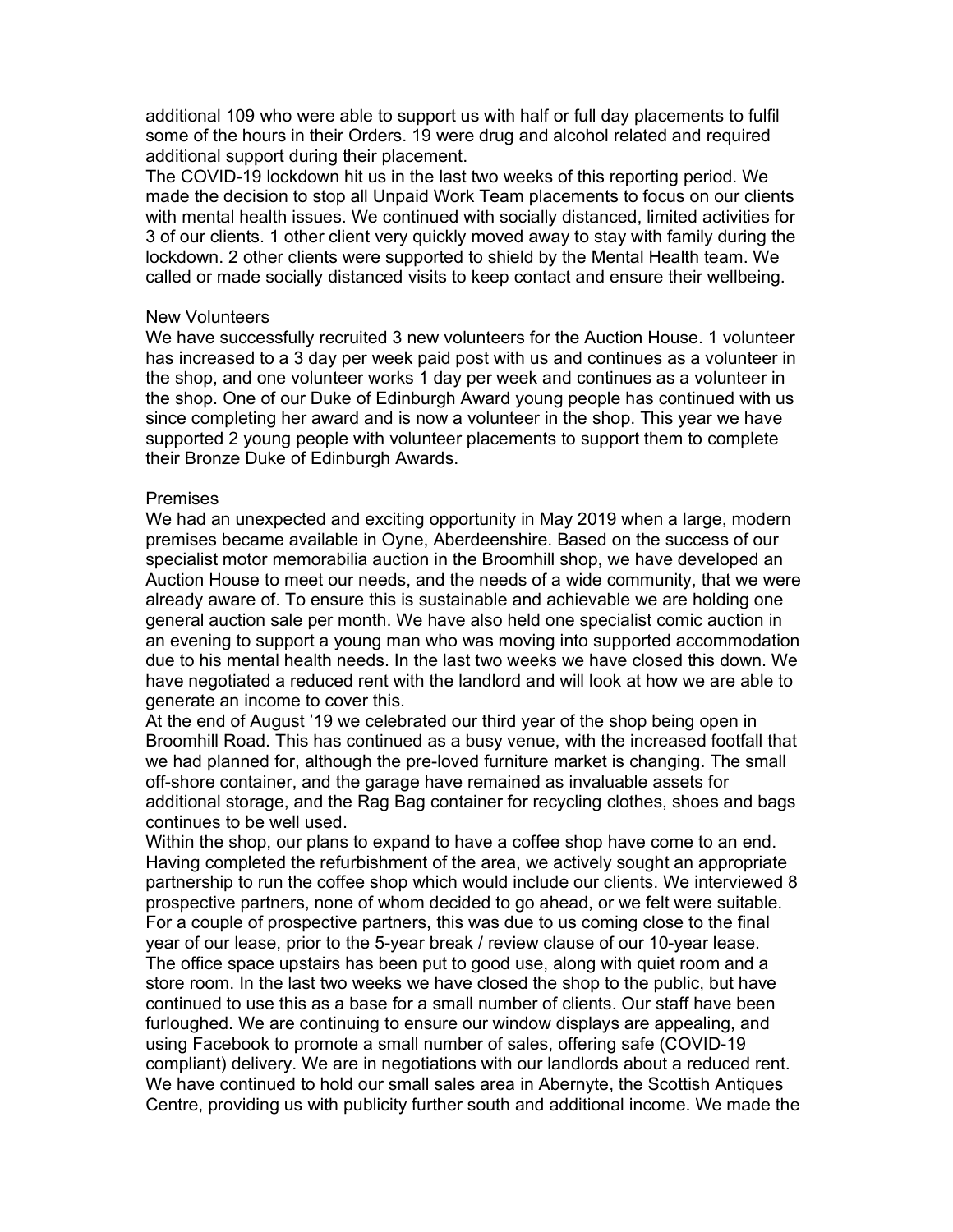decision to give up the cabinet as it was not profitable and did not enhance the advertising or work experience for our clients. In the last two weeks this has been closed to the public and no on-line sales are taking place. Rent has been reduced but this will be an expenditure without income for us.

We continue to make use of Ebay for unusual items that have an international appeal and are turning to this and our Facebook for sales during the COVID-19 lockdown. We are continuing to offer a delivery services as one way to engage our clients in a practical activity and familiar routine.

#### **Publicity**

Facebook continues to be of great benefit to us with over 4,100 follower and likes, with Twitter and Instagram being peripheral to this bit slowly building. Our website has been of benefit to partner agencies to find out more about us before referring clients, and has now been updated. We have given talks to local interest groups and other charities to raise awareness of our work.

#### Financial review

Our main source of funding is now through shop and auction house sales, with a small amount being raised in donations.

One successful funding applications had been made, to redecorate the front of the shop.

We have continued to lease a large van and are now leasing a crew cabin small van, and continue paying up the purchase of a second, smaller van.

#### Plans for future period

As we are into the fifth year of our lease agreement, we will be looking at the renegotiation of this for the next 5-year period. However, given that we are entering an unchartered period in history, alternatives are also being explored to offer new experiences for our clients and allowing us to remain as self-financing as possible. We will continue to review the requirement to employ additional members of staff, and continue to recruit volunteers and Trustees.

#### Acknowledgements

Sincere thanks to all of our volunteers, trustees and staff, for their continued hard work, effort and empathy as they work with the clients and each other in what we all call the Smile Family.

Aallan

Angela Allan Chair of the Board of Trustees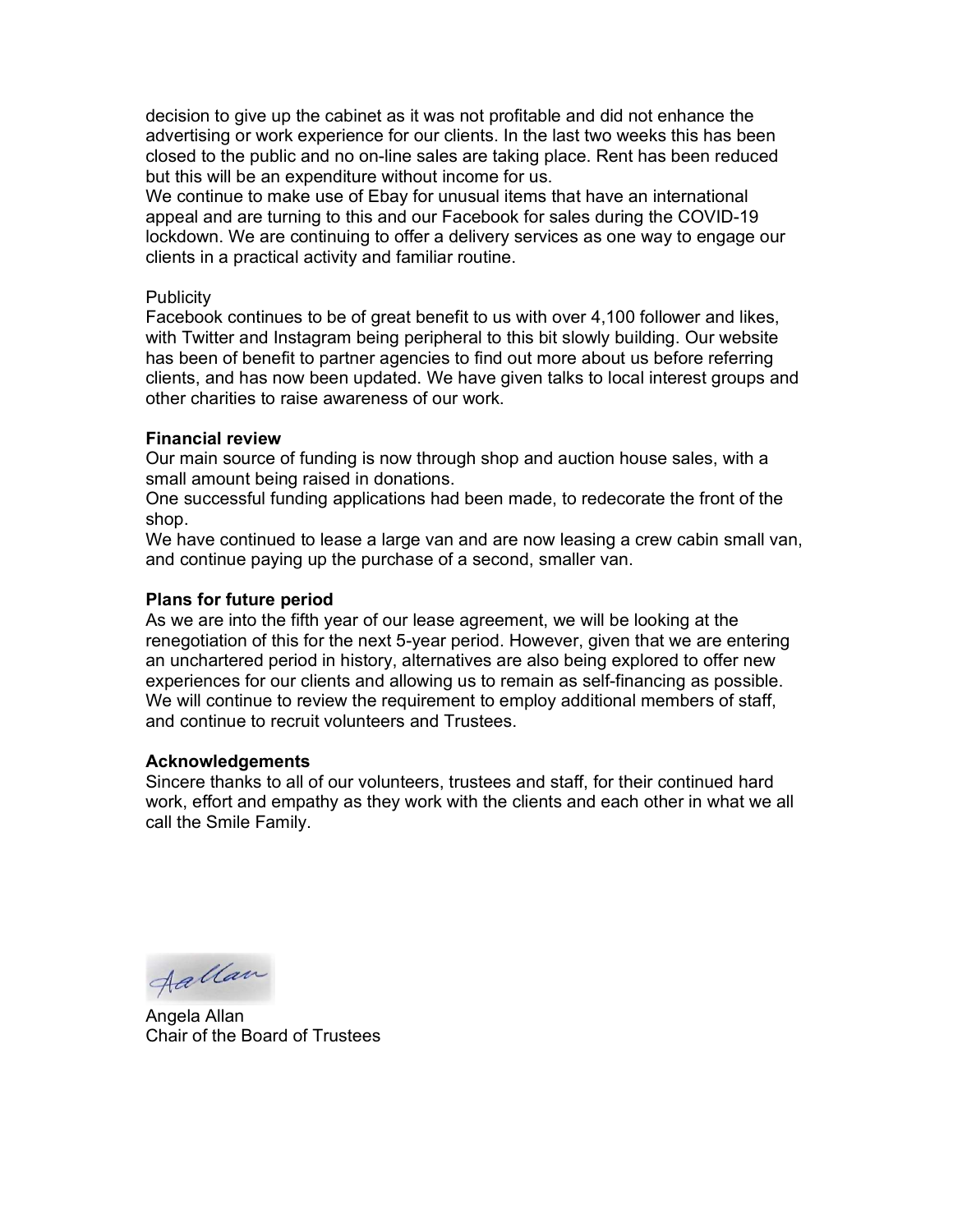# Statement of Receipts and Payments for the year ended 31 March 2020

|                                      | <b>Year Ended</b> | Year ended<br>31/03/2020 (£) 31/03/2019 (£) |
|--------------------------------------|-------------------|---------------------------------------------|
| <b>Receipts</b>                      |                   |                                             |
| Receipts from charitable Activities: |                   |                                             |
| Shop sales (excl. Partner Income)    | 214968            | 245168                                      |
| <b>Partner Rent Income</b>           | 9710              | 7800                                        |
| <b>Partner Commission Income</b>     | 2613              | 2298                                        |
| Auction Receipts*                    | 37457             | 0                                           |
| <b>Donations</b>                     | 4399              | 4269                                        |
| <b>Gift Aid reclaimed from HMRC</b>  | 9132              | 5921                                        |
| Rag Bag                              | 566               | 351                                         |
| Vat reclaimed from HMRC              | 5630              | 3658                                        |
| <b>Services Provided</b>             | 1205              | 940                                         |
| Directors Loan                       | 0                 | 0                                           |
| <b>Total receipts</b>                | 285680            | 270410                                      |
| <b>Payments</b>                      |                   |                                             |
| Cost of charitable activities        | 299099            | 262490                                      |
| Purchase of equipment                | 0                 | 0                                           |
|                                      | 299099            | 262490                                      |
| <b>Total payments</b>                |                   |                                             |
|                                      |                   |                                             |
| Surplus/(Deficit) for the year       | 13419             | 7919                                        |
|                                      |                   |                                             |
| *Auction Receipts                    |                   |                                             |

| <b>Total Auction Takings</b> | 72776 |
|------------------------------|-------|
| Less Paid to Sellers         | 35319 |
|                              |       |

Action Receipts 37457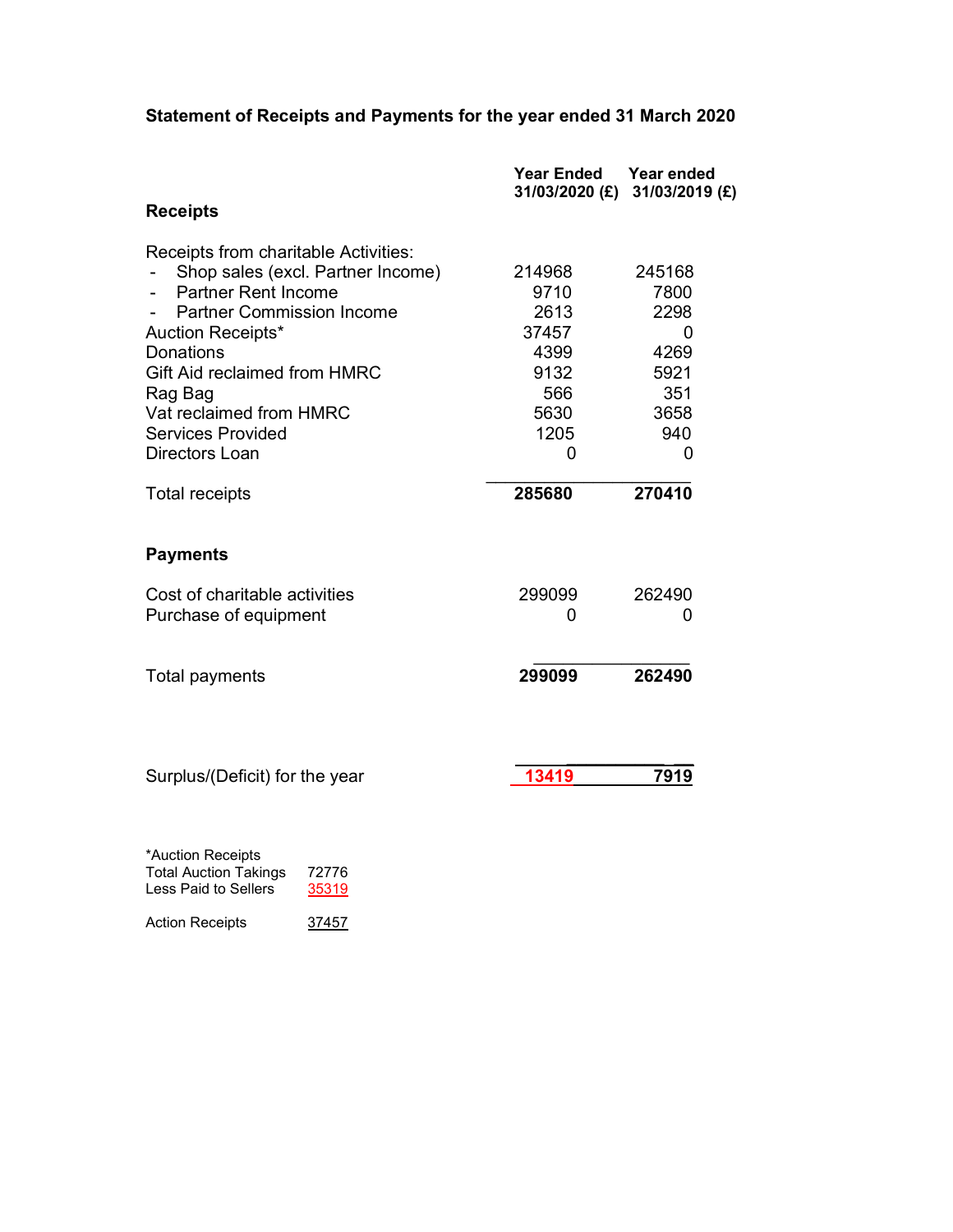# Statement of Balances - As at 31 March 2020

|                                                                                                                                                                                                              |    | <b>Year Ended</b>           | <b>Year Ended</b><br>31/03/2020 (£) 31/03/2019 (£) |
|--------------------------------------------------------------------------------------------------------------------------------------------------------------------------------------------------------------|----|-----------------------------|----------------------------------------------------|
| Opening cash at bank and in hand                                                                                                                                                                             |    | 30255                       | 17801                                              |
| Adjustment for 19/20                                                                                                                                                                                         |    | 75                          | 349                                                |
| Surplus/Deficit for the year                                                                                                                                                                                 |    | 13419                       | 7919                                               |
| Closing cash at bank and in hand                                                                                                                                                                             |    | 16911                       | 25371                                              |
| <b>Represented by:</b><br>Bank statement at 31.03.20<br>March card sales to be credited<br>2017/18 adjustments                                                                                               |    | 14535<br>0                  | 29545<br>2039<br>1466<br>30118                     |
| 2018/19 Adjustments (*1)<br>2019/20 Adjustments (*2)                                                                                                                                                         |    | 3417<br>1484                | 5456                                               |
|                                                                                                                                                                                                              |    | 16468                       | 24662                                              |
| <b>Till float</b><br>Cash in hand                                                                                                                                                                            |    | 360<br>83                   | 200<br>509                                         |
|                                                                                                                                                                                                              |    | 16911                       | 25371                                              |
| <b>Other assets</b><br>Shop stock                                                                                                                                                                            |    | 19688                       | 19861                                              |
| <b>Liabilities</b>                                                                                                                                                                                           |    |                             |                                                    |
| Directors Loan<br><b>Partners Account</b>                                                                                                                                                                    |    | 0<br>0                      | 0<br>0                                             |
|                                                                                                                                                                                                              |    | 0                           | 0                                                  |
| <b>NOTES</b><br>(*1) 2018/19 Adjustments for Mar 19 paid in Apr 19<br>494<br>Salary<br><b>PAYE</b><br>3000<br><b>Consultant Fee</b><br>1854<br>Partner commission<br>1265<br>Other expenses<br>Less Gift Aid | 59 | 6672<br>1216                |                                                    |
| Total 2018/19 Adjustments<br>Less card payments to be credited                                                                                                                                               |    | 5456<br>2039<br><u>3417</u> |                                                    |
| (*2) 2019/20 Adjustments for Mar 20 paid in Apr 20<br><b>Card Processing charges</b><br>172<br><b>Credit Card Payments</b><br>643<br><b>HMRC</b><br>Cheques not presented<br>206<br>Other expenses<br>388    | 75 |                             |                                                    |
| <b>Total 2018/19 Adjustments</b>                                                                                                                                                                             |    | 1484                        |                                                    |